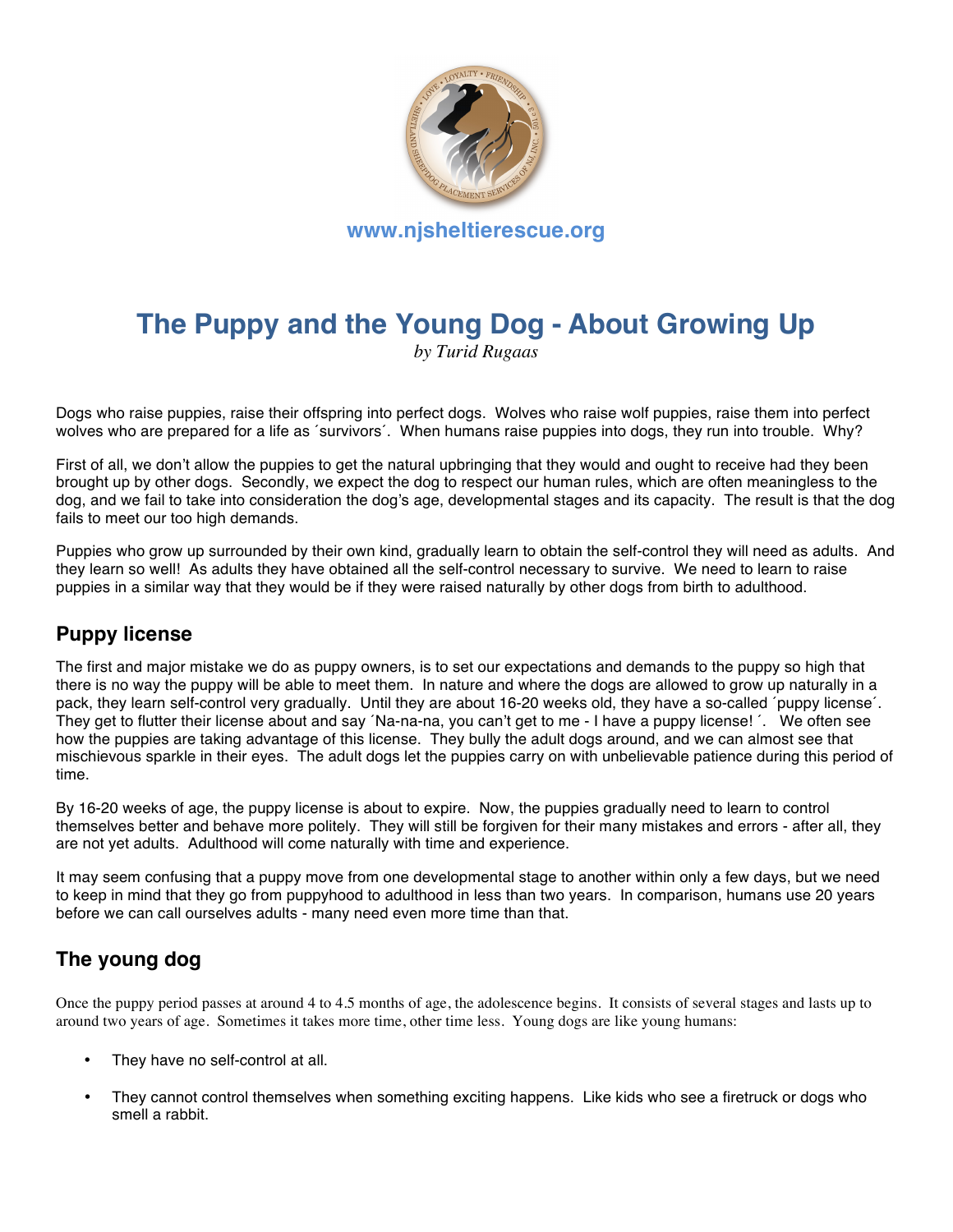

#### **www.njsheltierescue.org**

- Their ability to concentrate over any longer period of time is poor. While kids 'forget' to come right home after school, the dog forgets what you asked him to do ten seconds earlier. They prefer to be with others the same age or with similar interests.
- They will rather play than do other things.
- They like action and speed.
- They get easily bored when nothing is happening.
- They find cramming boring and it takes the fun out of learning. Young dogs need training, but in short and fun sessions so that they are able to stay focused and not get tired of it. Their needs of activities can be met with short and easy training sessions on an simple agility course, recall training, taking walks in the woods, being with other dogs and play off leash, and so on.
- They gradually need to learn self-control, but only a little at a time. That's why we do things stepwise, like expecting the dog to remain gradually longer in exercises like ´sit-stay´ - 2 seconds, 5 seconds, 10 seconds, etc.
- Be considerate when the dog is loosing his concentration allow the dog to get a break in order to get his focus back, help him to continue the training.
- Let the adolescent dog meet with other dogs **Important!**
- Avoid long training sessions, repeating the same exercise over and over, punishment, and so on, so that the dog doesn't get tired and fed up with training.
- Socialization Social training with people and animals is important. Teach the dog to deal with all kinds of situations in all kinds of environments.
- Practice fun activities like tricks, retrieving, searching, tracking, etc.

We must keep in mind that dogs are social beings who need to learn about communication, polite behavior and selfcontrol. Otherwise a life as a member of a pack will become completely unbearable. And they learn, little by little, just like human beings during childhood and adolescence. Who have ever seen a 4 or 6 year old child with self-control? When the four year old gets hysterical, there's no point in even trying to reason with him or her. The same goes for the young dog. To try and teach them something during a hysterical fit is hopeless. We actually need to let them calm down first before trying to teach them something.

When dog owners come to class with a young dog, this dog will easily become too excited - due to new dogs, a new place, a new situation, and so on. At the same time, the class requires that the dog and owner follow a strict program of exercises, and in addition the program lasts way too long for a young dog. No wonder that the dog like a ´six year old´ will become agitated and even hysterical. Many, many dog owners drop out of these classes and courses because their dogs are impulsive, excited and almost hysterical. They are not ´crazy´ like the owners may be told, but their stress level is at a maximum and self-control level at a minimum. Naturally! Because, they haven't learned how to deal with these types of situations before it's doomed to fail.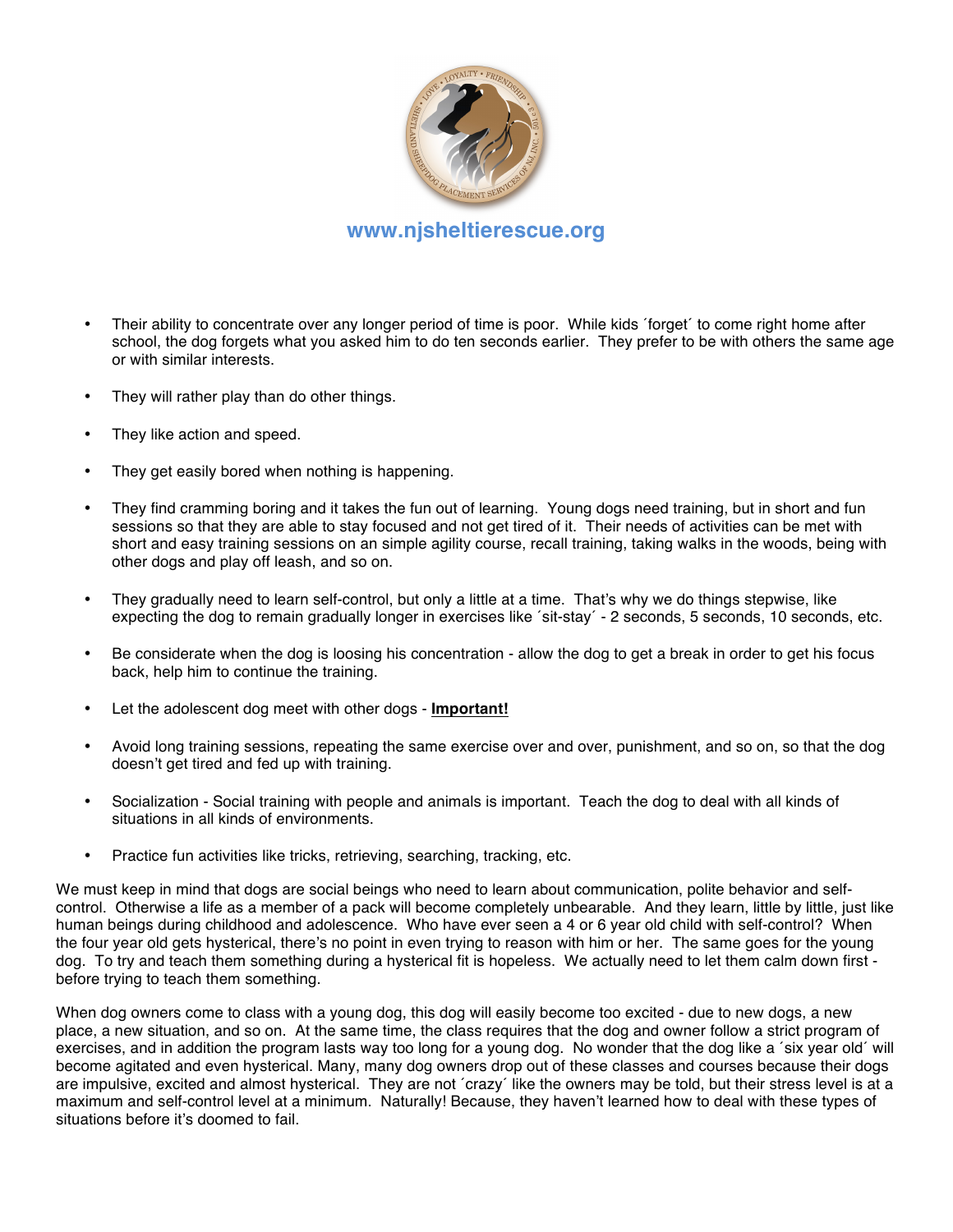

Use of violence or force to get the dog to pay attention in such a situation is unlikely to make the dog any better. On the contrary, if the dog wasn't already in a state of hysteria, he would be if we use force and unpleasantness. It's not our place to make our demands to the young dog too difficult. If the dog isn't able to cope with a situation, then it simply isn't able to cope with it. We can prevent the dog from becoming hysterical by learning to observe him and his emotional state, to learn to see that the temperature is rising and stop what we are doing before the dog has reached the level of stress and excitement where he is unable to communicate and learn.

# **Early interference**

Early interference is the key word. The interference may be to:

- Stop the training.
- Act less threatening ourselves.
- Let the dog change his position from for instance lying down or standing to the non-active position of sitting.
- Keep the leash loose it needs to be so loose that it's hanging, otherwise the dog will feel the pressure of the leash. Remember that a tight leash is the quickest way to raise the level of aggression.
- Don't fight the dog. Remain calm and under self-control How will the dog learn self-control if you don't set a good example?

#### **When the dog is "slamming the doors"**

The young dog is in a phase of transition, and there's a lot that needs to be explored and tested. Allow the dog to explore. Allow him to get a taste of life and allow him to check things out. It's completely harmless. We need to have boundaries, but make sure that they are set in such a way that the dog isn't a prisoner without freedom to be active and figure things out on his own. Should he become difficult, so-called stubborn or testy, it is not because he has planned to take over the leadership or become top-dog, but rather to explore and find out how things work. A young dog will not become leader, he doesn't even think about it. But he needs to check things out in order to see the types of reactions he will get if he ever thinks about it later. **Don't overreact!** Turning your back to the dog and ignoring him is sufficient - and will say more than a thousand words. Turning the back and ignoring the adolescence is exactly what the adult dog would do.

Under no circumstances should you get physical with the dog - avoid physical unpleasantness such as shaking him by the scruff of his neck, grabbing him by the cheeks while looking into his eyes, or any other cruel and frightening methods of punishment. Notice how the confident, adult dogs do it, and copy what they are doing. Adult dogs let the adolescent dog know without seeming brutal - they turn their backs and walk away. They may ´yell´, but no more than that.

Is your dog growling? Wonderful! That means that he hasn't been scared into passivity and has kept a natural part of his way of communication. Growling isn't dangerous, it's simply a way to let others know that he is uncomfortable.